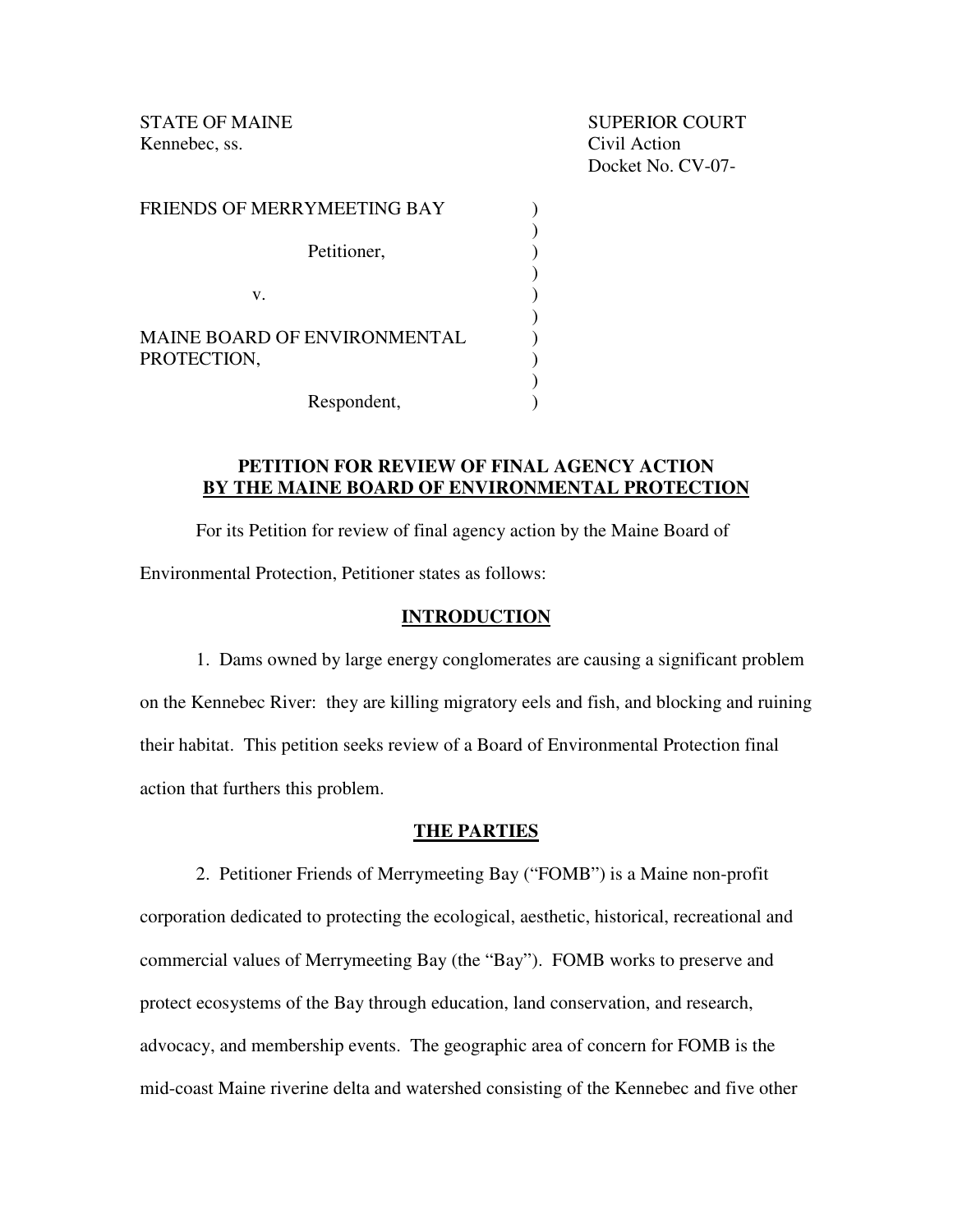rivers. FOMB has over 400 members who use and enjoy these rivers. FOMB members are concerned about the declining American eel population and threats to eels and fish in the Kennebec, and FOMB has been active in eel and fish issues from both educational and advocacy standpoints.

 3. Respondent Board of Environmental Protection (the "Board") is a citizen board created by the Legislature to provide, among other things, independent and timely decisions on the interpretation and administration of the laws relating to environmental protection. 38 MRSA § 341-B.

## **NATURE OF ACTION TO BE REVIEWED**

 4. Section 401 of the federal Clean Water Act, 33 U.S.C. § 1341, provides that in order to obtain a federal license to operate, dischargers to navigable waters such as hydroelectric dams must be issued a water quality certification certifying that the dam will not cause violations of state water quality standards. In Maine, a water quality certification is issued by the Department of Environmental Protection ("DEP") or the Board.

 5. The Clean Water Act also provides that water quality certifications must impose limits on dam operations necessary to assure that the dams will comply with state water quality standards. 33 U.S.C. § 1341(d).

 6. Water quality certifications can be modified. In Maine, 38 MRSA § 341-D(3) provides that the Board may modify, in whole or in part, any "license." The definition of "license" includes any "certification" issued by DEP, DEP Rules Ch. 2, § 1(J).

 7. DEP issued water quality certifications to four dams on the Kennebec River which are at issue here: the Lockwood Hydro Project, the Hydro-Kennebec Project, the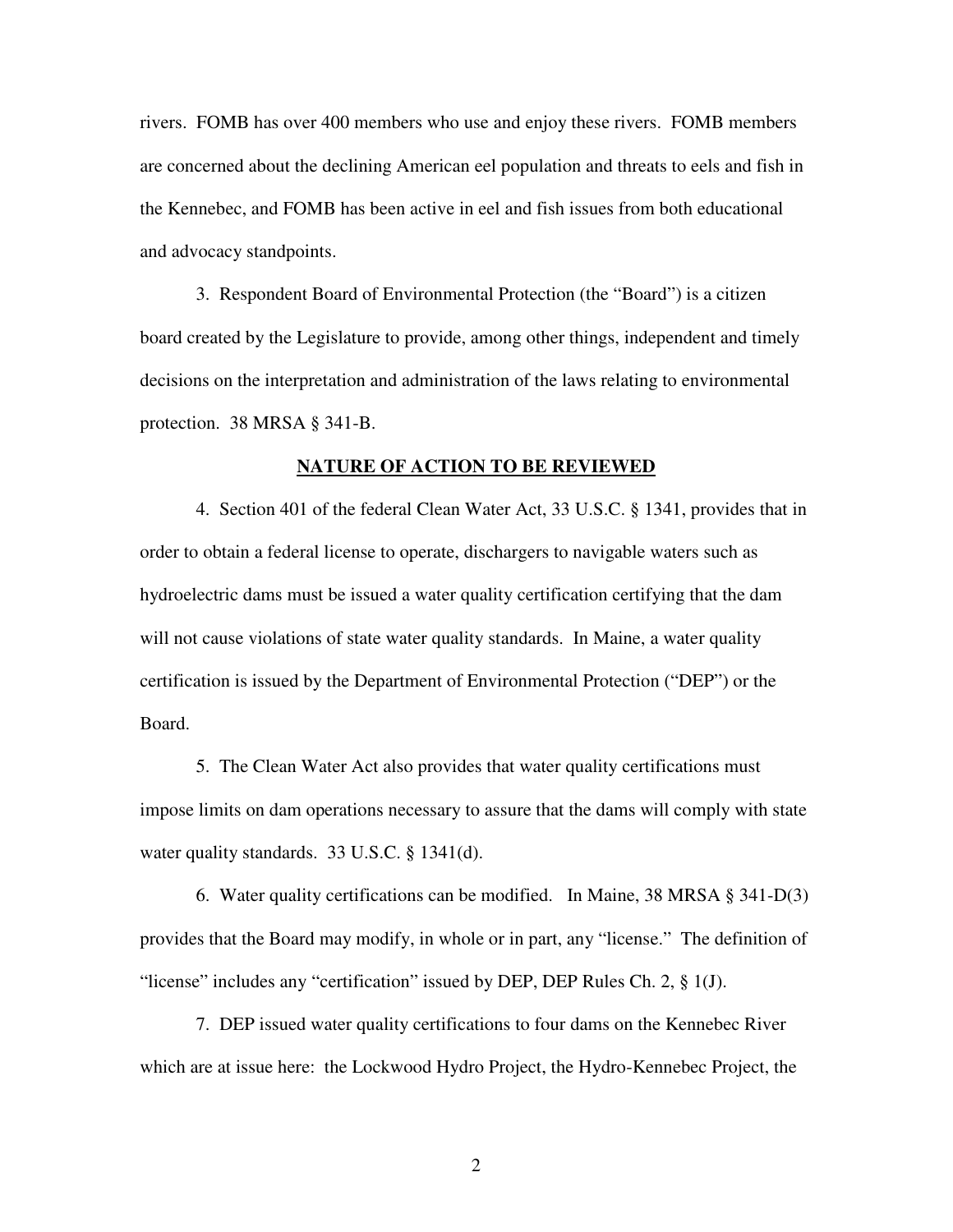Shawmut Hydro Project, and the Weston Hydro Project. All are owned by FPL Energy Maine Hydro LLC ("FPL") or an affiliate of FPL, except Hydro-Kennebec, which is owned by an affiliate of Brookfield Power.

8. The water quality certifications are not assuring that Kennebec water quality standard are being achieved because the certifications allow significant numbers of eels and fish to be killed and injured, and allow eel and fish habitat to be blocked and reduced to the point of grave concern. Accordingly, FOMB petitioned the Board to modify the certifications for the four dams so that they would require the dams to provide immediate, safe and effective passage for fish and eels (the "Board Petition"). After a hearing, the Board denied FOMB's Petition.

## **FINAL AGENCY ACTION TO BE REVIEWED**

 9. The Board voted to deny FOMB's Petition to modify the water quality certifications on July 5, 2007. The reasons for the Board's decision to deny the Board Petition were set forth in a ten page document titled "Petitions for Revocation, Modification, or Suspension," also dated July 5, 2007 (the "Denial Order"). It is the July 5 vote and the Denial Order (collectively, the "Board's decision") that FOMB asks this Court to review.

### **GROUNDS UPON WHICH RELIEF IS SOUGHT**

 10. The Board may modify a water quality certification for any of seven reasons, set forth in 38 MRSA § 341-D(3) and DEP Rules, Ch. 2, § 27. In its Board Petition, FOMB asserted four reasons the Board should modify the water quality certifications of the dams: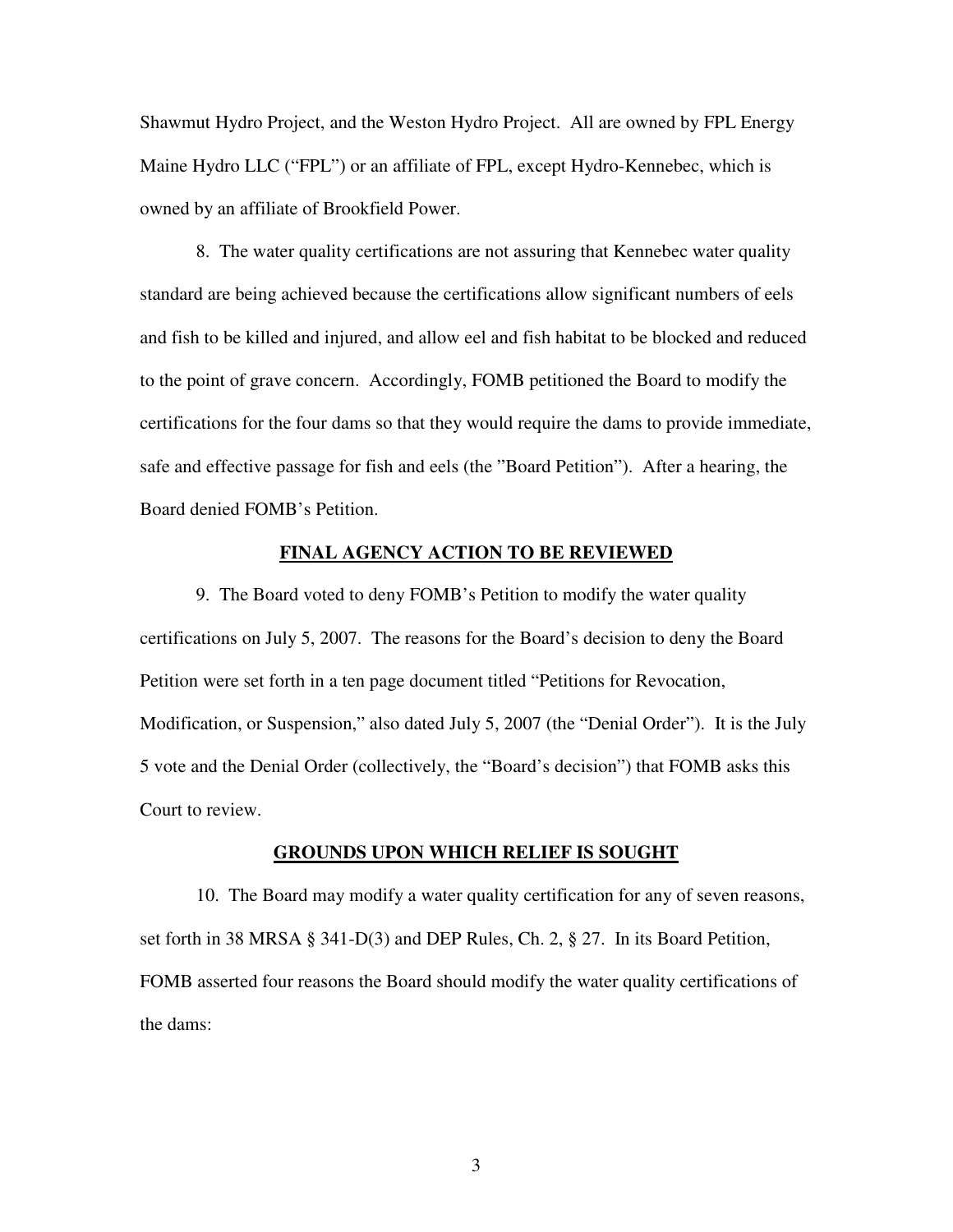a. The licensed activity poses a threat to human health or the environment (38 MRSA § 341-D(3)(C));

b. The license fails to include any standard or limitation legally required on the date of issuance  $(38 \text{ MRSA } \S 341-D(3)(D));$ 

c. There has been a change in circumstance that requires modification (38 MRSA  $§$  341-D(3)(E));

d. The license violates a law administered by DEP (38 MRSA § 341-D(3)(F)).

 11. The hearing evidence established that the operations of the dams kill and injure a significant number of eels and fish, block their passage, and significantly reduce their habitat. The evidence also established that the types of "passage" the dams claim they are providing (sluices, gates, spillage over the top of the dam, and passage through turbines) in fact do not provide adequate safe passage.

12. Further, the hearing evidence established that dam operations cause a violation of water quality standards because:

· the dams render the Kennebec unsuitable as habitat for eels and fish, in violation of 38 MRSA §  $465(3)(A)$  and  $4(A)$ ;

· the Weston dam causes a Class B stretch of the Kennebec to be impaired, violating 38 MRSA  $\S$  465(3)(A), and detrimentally changes the resident biological community, in violation of 38 MRSA 465(3)(C);

· Lockwood, Hydro-Kennebec and Shawmut prevent the Kennebec from supporting all species of indigenous fish and maintaining the structure and function of the resident biological community, in violation of 38 MRSA  $465(3)(C);$ 

· existing in-stream uses (habitat for eels and fish) are not being maintained and protected, in violation of 38 M.R.S.A. § 464(4)(F).

13. The hearing evidence also established that the water quality certifications do

not require the dams to assure compliance with state water quality standards.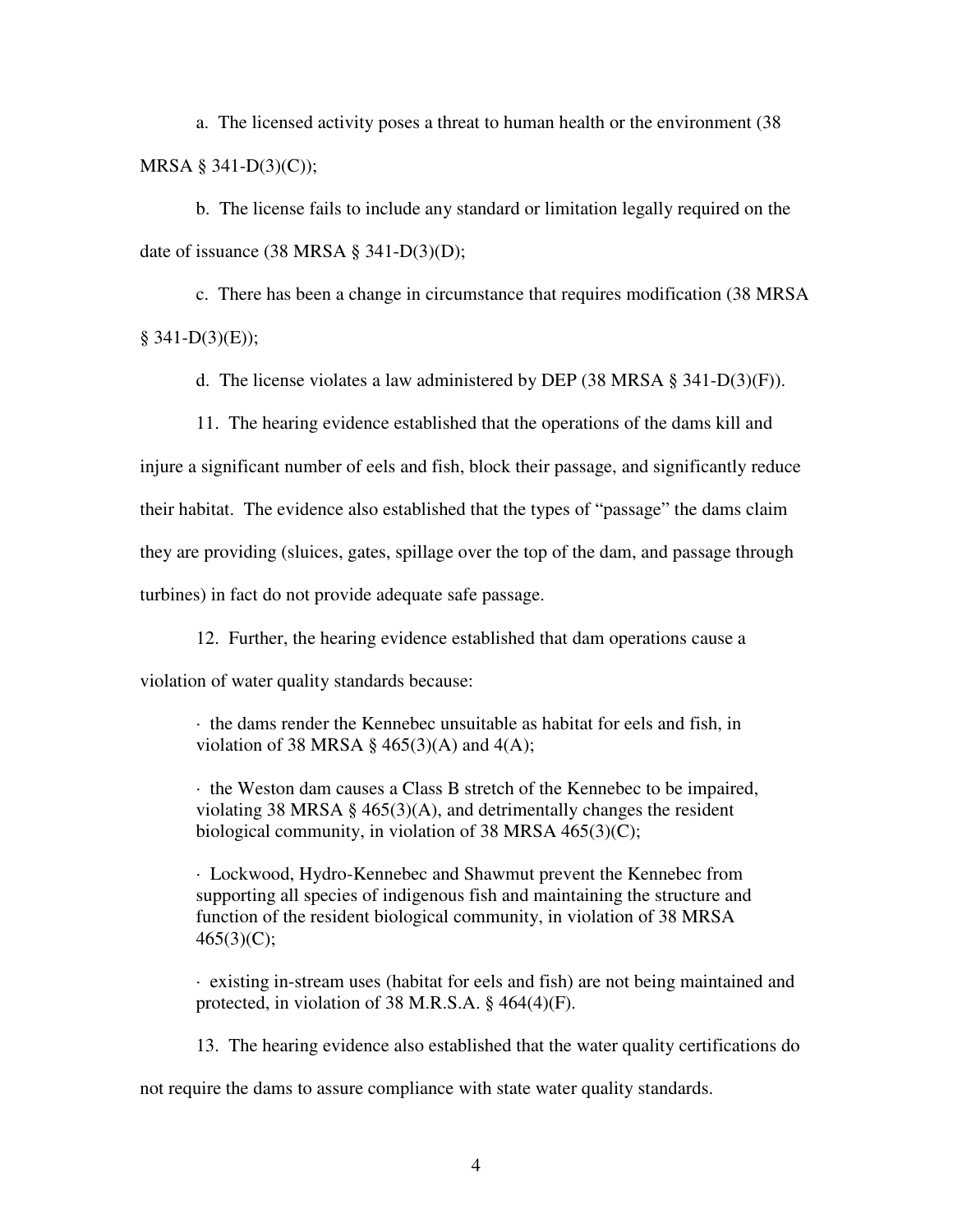14. Further, the hearing evidence established that after the original water quality certifications were issued, new evidence regarding eels was generated and a federal review of Kennebec Atlantic Salmon was issued documenting the significant harm the dams cause to salmon. In addition, it was unanticipated at the time the water quality certifications were issued that the dam owners would not fail to complete various studies regarding eel passage that they were obligated to conduct.

15. In short, while only one reason for modification must be met, the evidence clearly established that all four asserted bases for modification were met. However, the Board Petition was denied in a manner that meets a number of the criteria warranting a reversal or modification of final agency action under 5 MRSA § 11007(4).

# The Board's Decision Was Unsupported On The Whole Record And Was Arbitrary, Capricious And Characterized By Abuse Of Discretion

16. The Board's June 5, 2007 decision and the Denial Order was unsupported on the whole record and arbitrary, capricious and characterized by an abuse of discretion for the following reasons, among others:

17. The Board found it had not been presented with evidence that the significant mortality in eels passing through dam turbines will result in a threat to the population of Kennebec River eels. However, this finding is contradicted by evidence from the Department of Marine Resources ("DMR"), the United States Fish and Wildlife Service ("USFWS"), the dam owners' own experts, and peer reviewed scientific literature, among other sources. There is no evidence to support the Board's finding.

18. The Board found it is not possible to determine suitable downstream passage strategies at each dam without additional studies. This finding is contradicted by the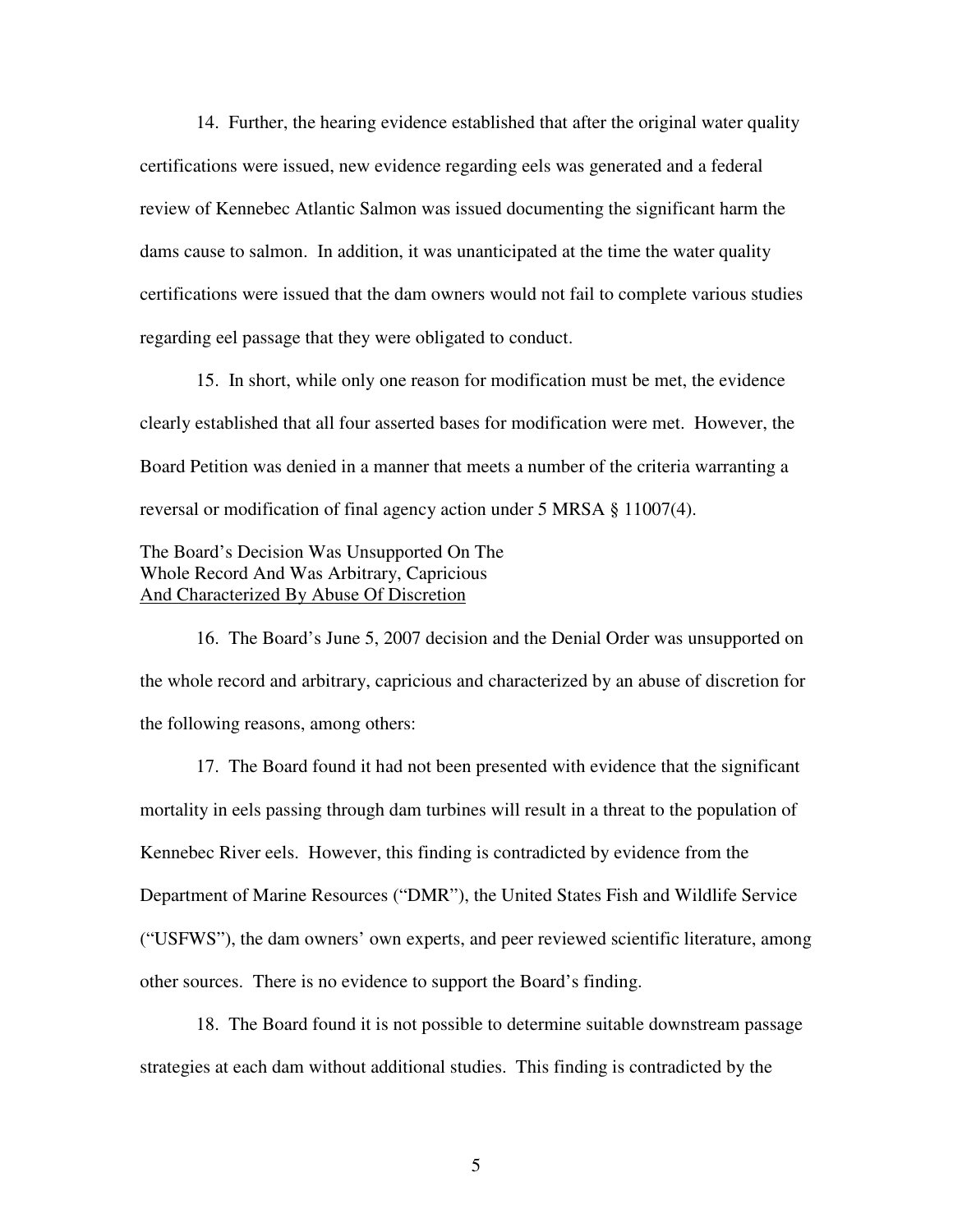evidence of proven strategies that could be implemented now, including some being used at the Hydro-Kennebec dam that the FPL-owned dams could employ. In addition, the evidence showed that other water quality certifications issued by DEP do require adequate eel and fish passage. There is no evidence to support the Board's finding.

19. The Board found compliance orders that DEP issued to the dams require owners to take measures to prevent significant eel mortality while eel passage studies are being conducted. This finding is contradicted by the evidence as to the true content of the Compliance Orders, which in fact do not require that the dam owners provide adequate safe passage for eels. There is no evidence to support the Board's finding.

20. The Board makes reference in its Denial Order to "measures in place to prevent significant eel mortality" while eel passage studies are being conducted. The evidence shows there are no such measures in place. There is no evidence to support the Board's finding.

21. With respect to the eel passage studies being conducted, the evidence shows that there is no definite end point to the studies. The studies were required to be completed five years ago, and there is no end in sight as to when they will be completed.

22. The Board found there was no reliable information demonstrating mortality of anadromous fish species on the Kennebec. The evidence from the Atlantic Salmon Biological Review Team and the dam owners' experts contradict this finding.

23. The Board found the water quality certifications provide a means for the dam owners to consult with state agencies about fish passage. The evidence established that the ability to consult is not translating into safe fish passage.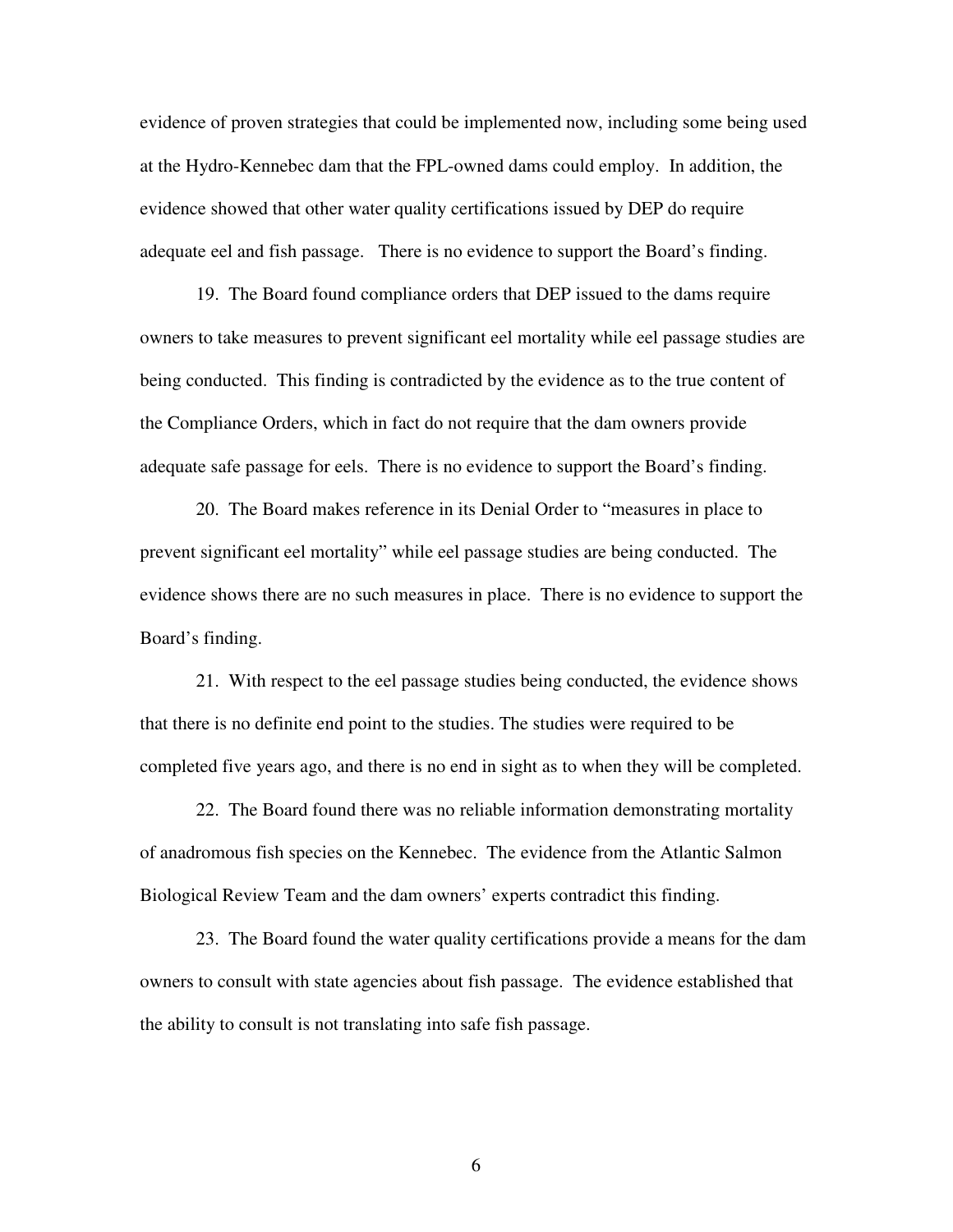24. The Board found the evidence demonstrated that requiring immediate downstream eel passage at this time would be neither warranted nor effective. For the reasons set forth in paragraphs 11-23, above, among other reasons, the evidence contradicts this finding. Nor is there evidence to support the Board's finding.

25. The Board made no findings with respect to the need to modify the water quality certifications to provide upstream passage for migrating fish. The uncontradicted evidence established that there are no fish migrating upstream between the lowermost dam, Lockwood and the farthest upstream dam, Weston. Instead, some fish are trapped below the Lockwood dam and trucked to locations above the Weston dam. Significant reaches of the river are biologically bereft, contrary to the requirements of water quality standards.

26. The Board found that the water quality certifications do not contain a specific "reopener" allowing the certifications to modified. This finding is erroneous. FOMB recognizes that this finding was not the basis for the Board's decision. Nonetheless, FOMB anticipates this finding may come into play in the event the dam owners intervene in this proceeding.

27. In addition, FOMB refers to paragraphs 28-38, below, as additional reasons, among others, why the Board's decision was arbitrary, capricious, and characterized by an abuse of discretion.

# The Board's Decision Was Affected By Errors Of Law

 28. The Board's decision was affected by the following errors of law, among others.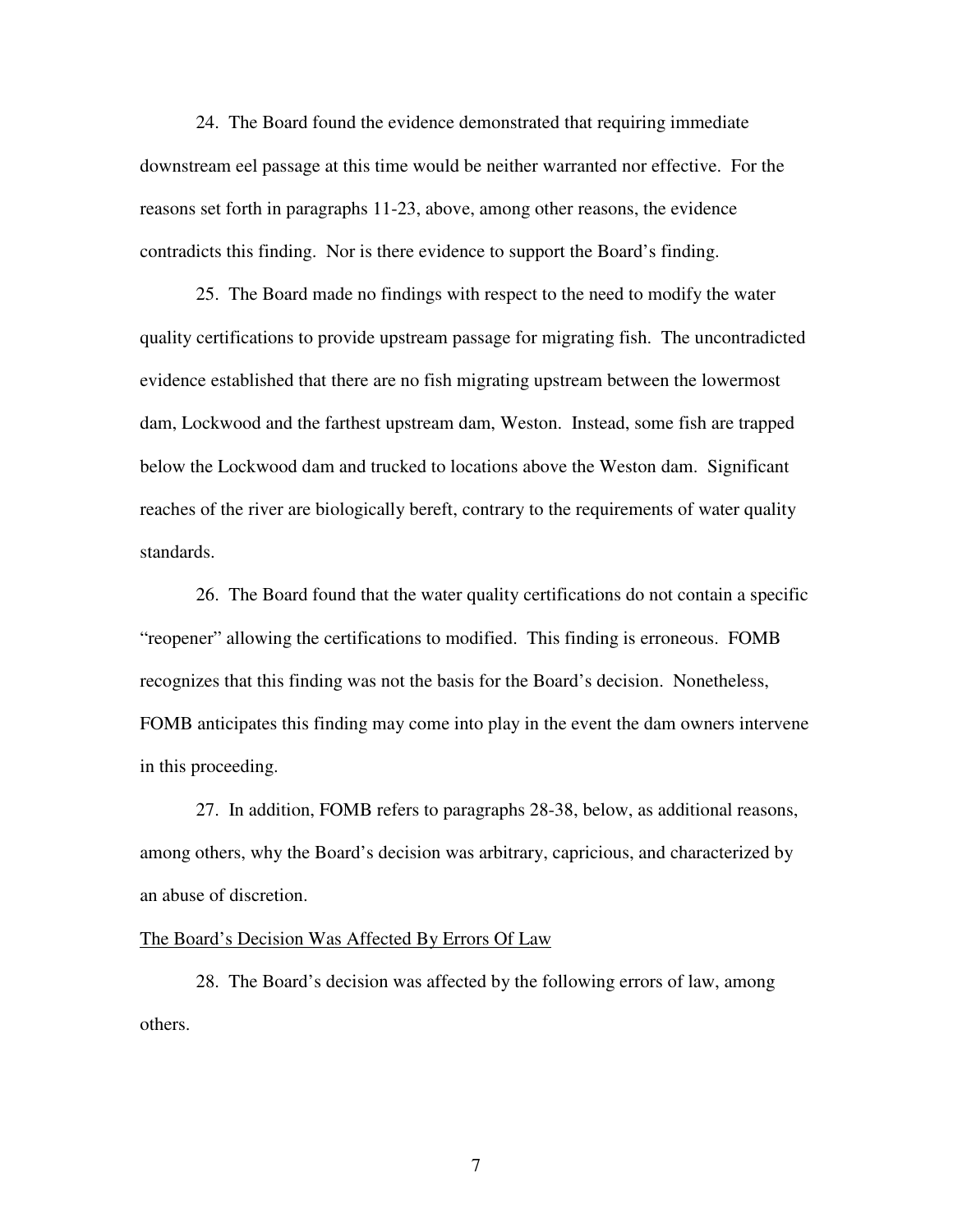29. As a matter of law, a water quality certification cannot allow the licensee to violate water quality standards. The water quality certifications for the four dams at issue allow the dams to cause violations of the water quality standards for the Kennebec.

 30. Similarly, as a matter of law, no long "phase-in period" to assure compliance with water quality standards is allowed, but the Board believes that such a phase-in is allowed.

 31. As a matter of law, a compliance order issued with respect to a defective water quality certification, which is the case here, is not the functional equivalent of having a valid water quality certification.

 32. As a matter of law, water quality standards cannot be deemed satisfied when the designated uses of the waterbody are not actually present. The designated uses of the Kennebec are not present as a result of the dam's operations, and have not been for some time.

 32. The Board stated: "Decisions regarding whether and when fish passage facilities should be required as part of a water quality certification for a given dam are made in the context of fishery management goals and objectives, habitat suitability and availability, and current status of fish passage." This standard does not exist in the State's water quality laws, or any applicable federal law, and is unlawful.

 33. The Board found "[t]here is no legal or practical justification for requiring that fish passage be constructed at a dam when that passage facility is not now, and may never be, actually used by migrating fish." This standard is unlawful because it allows the grandfathering of water quality standard violations, and in any event is inapplicable to the four dams on the Kennebec.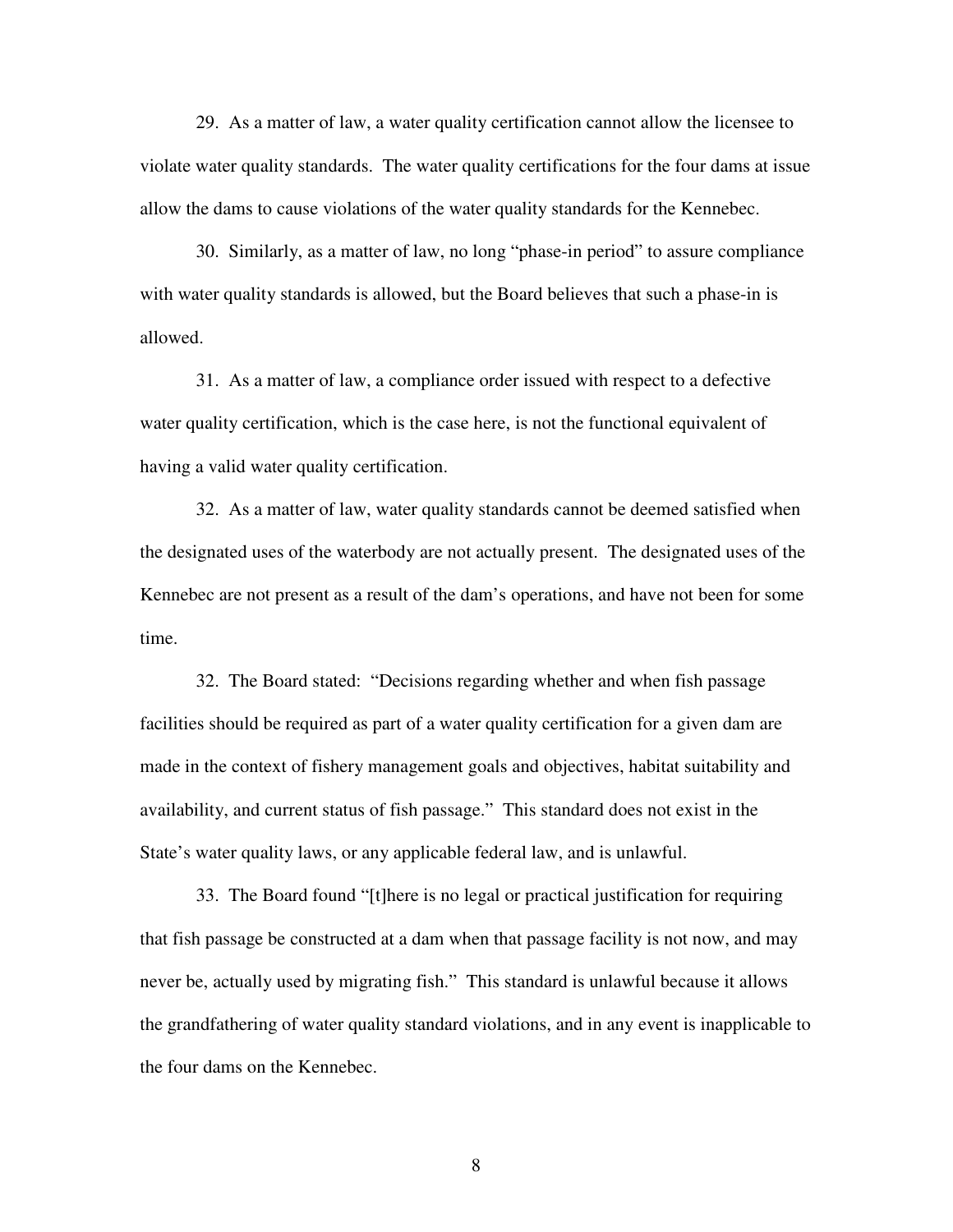34. The agreement between dam owners, the State, the federal government and other stakeholders in 1998 as to eel and fish passage, known as the "KHDG Agreement," cannot and does not, as a matter of law, supplant the requirement that water quality certifications assure compliance with water quality standards.

 35. The Board's decision did not take into account that the Clean Water Act requires that water quality certifications impose limits on dam operations necessary to assure that the dams will comply with state water quality standards.

 36. The Board's decision violated its mandate to independently make decisions on the interpretation and administration of the laws relating to environmental protection because it abdicated the decision as to whether to modify the water quality certifications and allowed DMR and the Atlantic Salmon Commission to make the decision. 38 MRSA § 341-B.

## The Board's Decision Violated Statutory Provisions

 37. The Board's decision violates the requirements for water quality certifications set forth in the Clean Water Act, 33 U.S.C. § 1341.

 38. The Board's decision violates its mandate to independently make decisions on the interpretation and administration of the laws relating to environmental protection. 38 MRSA § 341-B.

#### **THE MANNER IN WHICH FOMB IS AGGRIEVED**

 39. A description of FOMB and its concern for the protection of eels and fish on the Kennebec is set forth in Paragraph 1.

40. The evidence established that a healthy Kennebec is of economic and personal importance to FOMB members. From both an aesthetic and economic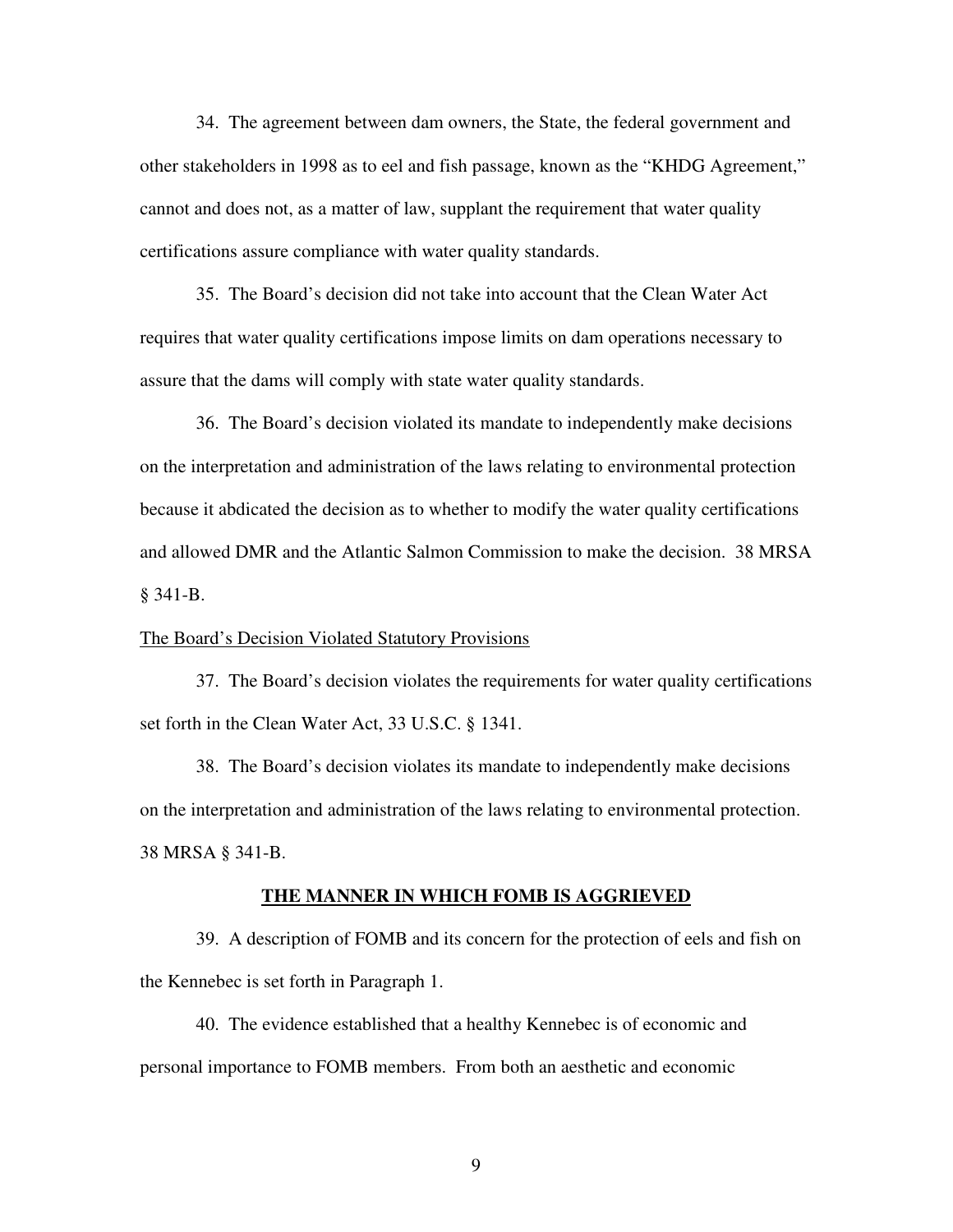standpoint, the use and enjoyment of the Kennebec River and Merrymeeting Bay by FOMB members are adversely affected by the dams' operations because the dams kill and injure eels and fish, block their passage, and ruin their habitat.

 41. Among other evidence, the testimony of FOMB member and Chairman Ed Friedman established that he is a long-time Maine guide with a kayaking business along Merrymeeting Bay. He has conducted kayaking tours and instruction in Merrymeeting Bay and on the Kennebec River since the mid 1980s. He has also conducted tours by skiff and provided interpretive guiding services for various groups such as Maine Audubon and Mid-Coast Senior College on charter boats coming up the river. Services Mr. Friedman conducts on the Bay and rivers are a significant part of his business. The slaughter of eels and other migratory fish by dams adversely affects his livelihood, which is based in large part on a healthy population of native fish present in the unique system of the Bay.

42. Other FOMB members made presentations to the Board as well, and discussed their personal interest and stake in the issues raised by the Board Petition.

43. FOMB and its members have a right to water quality certifications that comply with applicable law. Further, the public trust placed in the Board to administer water quality laws has been violated with the Board decision.

### **DEMAND FOR RELIEF**

44. FOMB requests that this Court grant one or more of the following:

a. reverse the Board decision;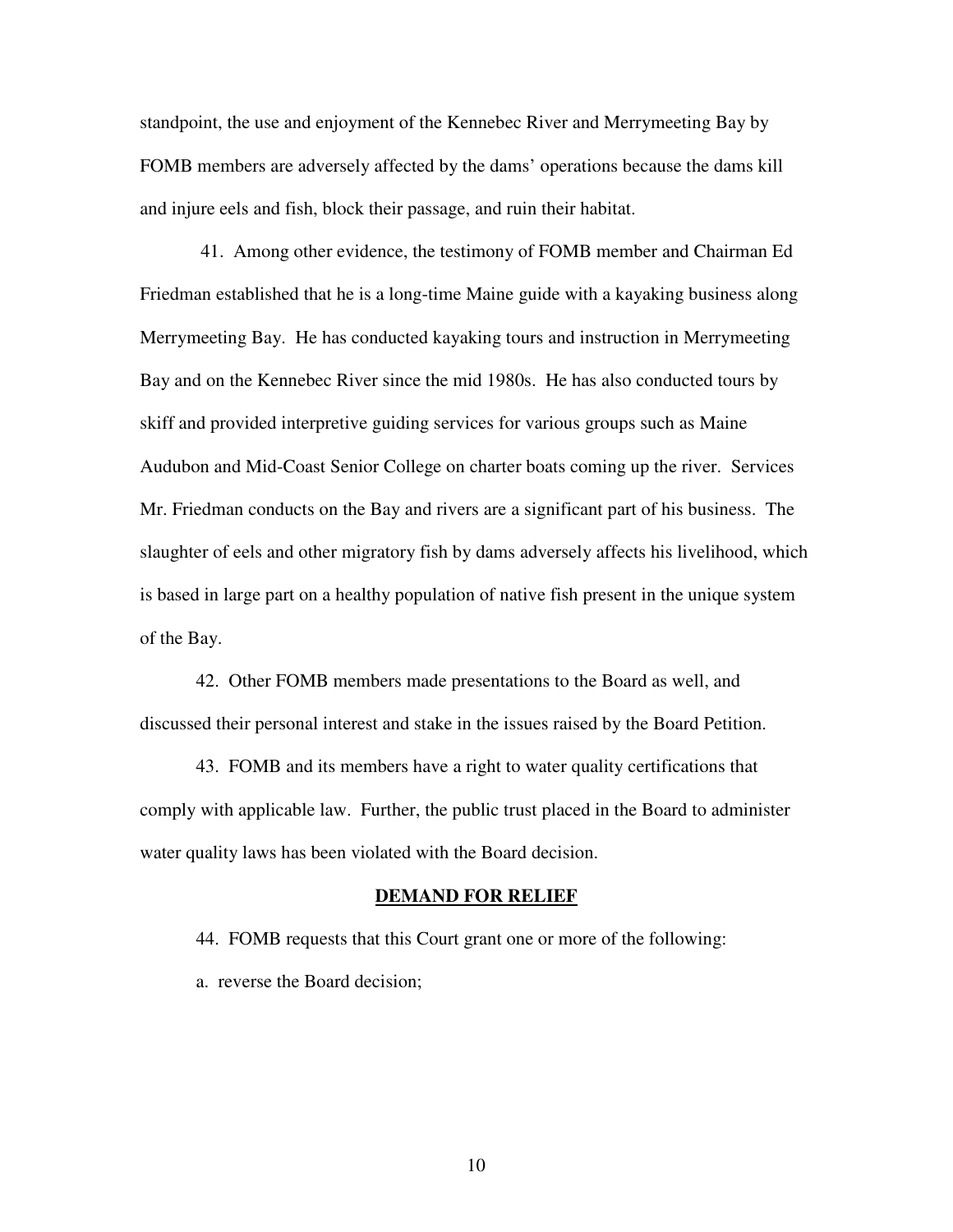b. reverse the Board decision, order the Board Petition to be granted, and direct the Board to modify the water quality certifications so as to provide immediate, safe and effective upstream and downstream passage for eels and fish;

c. reverse the Board decision, order the Board Petition to be granted, and direct the Board to modify the water quality certifications so as to provide immediate, safe and effective downstream passage for eels;

 d. reverse the Board decision, order the Board Petition to be granted, and direct the Board to modify the water quality certifications so as to provide immediate, safe and effective upstream and downstream passage for fish;

 e. reverse the Board decision, order the Board Petition to be granted, and direct the Board to modify the water quality certifications as this Court may determine is necessary to assure compliance with water quality standards and/or remove threat to eels and fish;

 f. reverse the Board decision, order the Board Petition to be granted, and direct the Board to determine how best to modify the water quality certifications so as to assure compliance with water quality standards;

 g. vacate the Board decision and remand the Board Petition to the Board for a decision on the Board Petition that will correct the errors of law made by the Board;